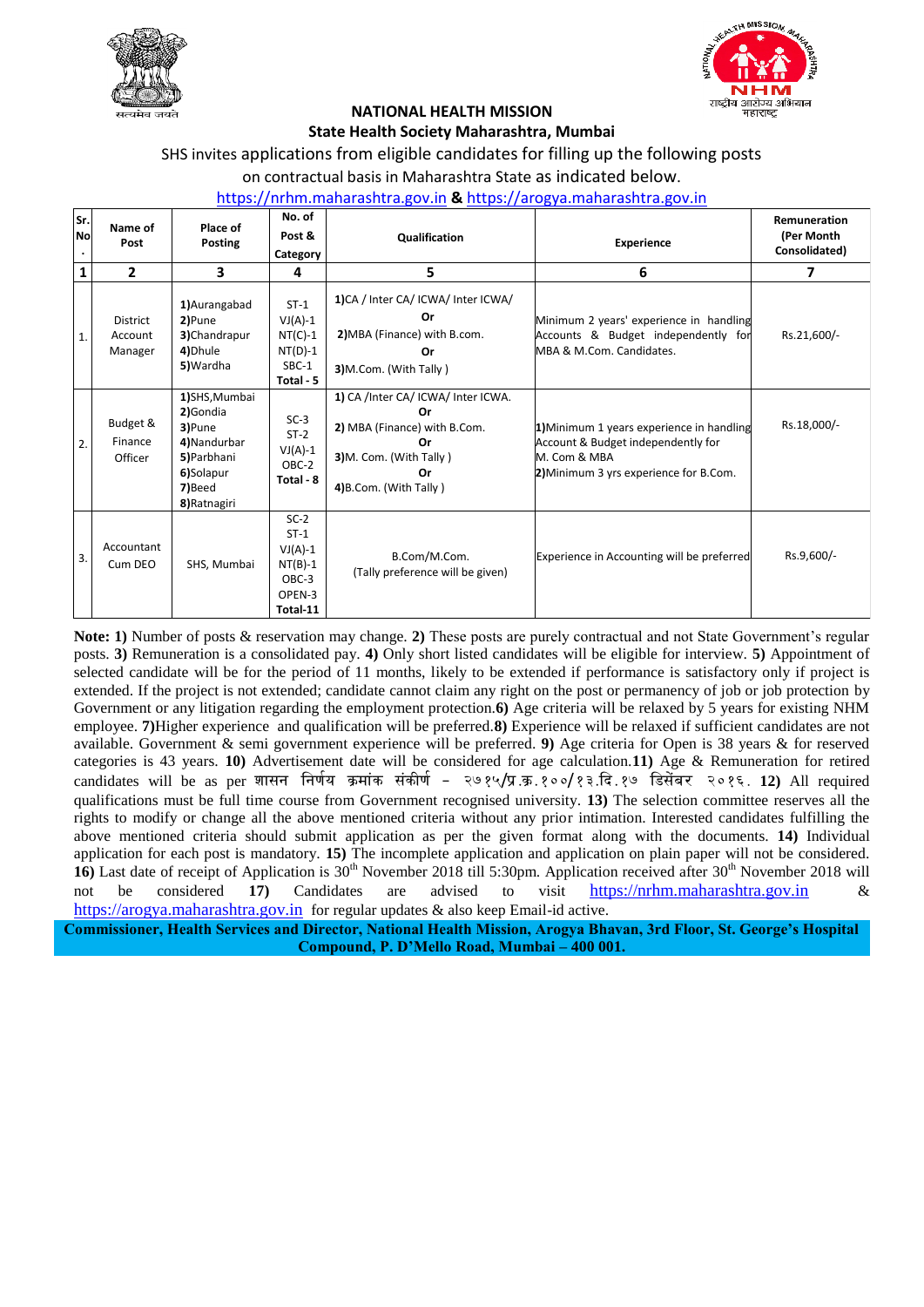



**National Health Mission** 

## **State Health Society Maharashtra Mumbai**

## **APPLICATION FORM**

*(All fields in the forms are mandatory to be filled. An incomplete form submitted will be treated as rejected.)*

| <b>Exact Name of Position applied for:</b> |                     |                     |                  |                     |  |  |  |  |
|--------------------------------------------|---------------------|---------------------|------------------|---------------------|--|--|--|--|
| Name:                                      |                     |                     |                  |                     |  |  |  |  |
|                                            |                     |                     |                  |                     |  |  |  |  |
| Father's / Husband's Name:                 |                     |                     |                  |                     |  |  |  |  |
|                                            |                     |                     |                  |                     |  |  |  |  |
| Date of Birth (DD/MM/YYYY):                |                     | <b>Blood Group:</b> | Gender:          |                     |  |  |  |  |
|                                            |                     |                     |                  |                     |  |  |  |  |
| <b>Marital Status:</b>                     | <b>Existing NHM</b> | <b>Nationality:</b> | <b>Religion:</b> | <b>Applying for</b> |  |  |  |  |
|                                            | (Yes/No)            |                     | Category:        | which category      |  |  |  |  |

**Address / Contact Details: (Name of the District and Pin code is compulsory)**

| <b>Address (Present):</b>            | Address (Permanent): (Write Same if same as Present Address) |  |  |
|--------------------------------------|--------------------------------------------------------------|--|--|
|                                      |                                                              |  |  |
|                                      |                                                              |  |  |
| State:                               | State:                                                       |  |  |
| Pin:                                 | Pin:                                                         |  |  |
| <b>Contact No:</b>                   | <b>Contact No:</b>                                           |  |  |
| <b>E-mail Id for Correspondence:</b> | Alternate E-mail Id for Correspondence (If any):             |  |  |
|                                      |                                                              |  |  |

| Languages Known:<br>(Write "Y" / "N") | English | Hindi | Marathi | <b>Others (Please Specify below)</b> |
|---------------------------------------|---------|-------|---------|--------------------------------------|
|                                       |         |       |         |                                      |

**Computer Proficiency:**

**Academic / Professional Education Summary: (Starting from most recent)**

| From<br>(MM/YY) | To<br>(MM/YY) | Degree / Diploma | <b>University / Institute</b> | Specialization /<br><b>Subjects</b> | <b>Final Year</b><br><b>Total Marks &amp;</b><br><b>Obtained Marks</b> | <b>Final Year</b><br>Percentage |
|-----------------|---------------|------------------|-------------------------------|-------------------------------------|------------------------------------------------------------------------|---------------------------------|
|                 |               |                  |                               |                                     |                                                                        |                                 |
|                 |               |                  |                               |                                     |                                                                        |                                 |
|                 |               |                  |                               |                                     |                                                                        |                                 |
|                 |               |                  |                               |                                     |                                                                        |                                 |
|                 |               |                  |                               |                                     |                                                                        |                                 |
|                 |               |                  |                               |                                     |                                                                        |                                 |